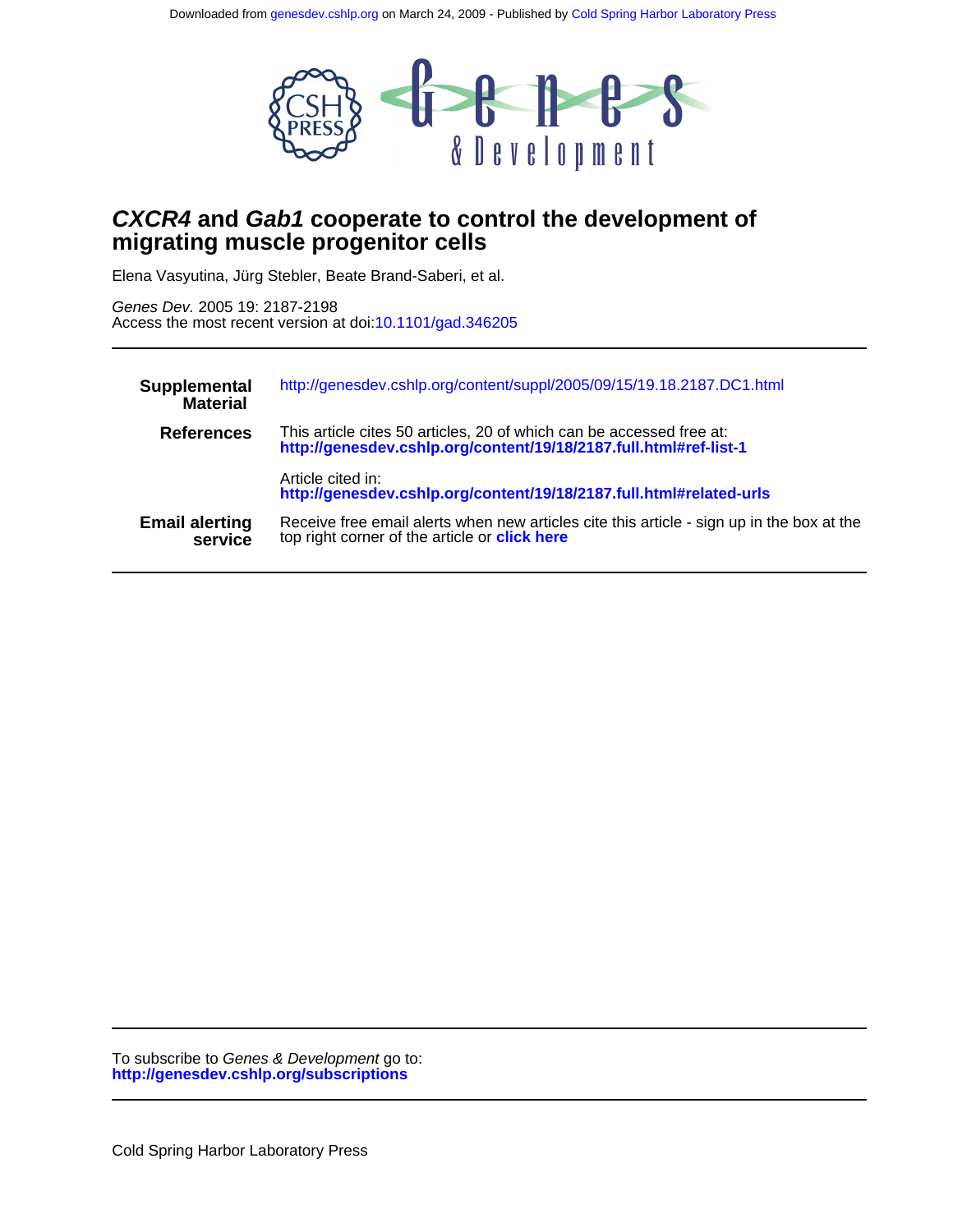# *CXCR4* **and** *Gab1* **cooperate to control the development of migrating muscle progenitor cells**

**Elena Vasyutina,1 Jürg Stebler,2 Beate Brand-Saberi,3 Stefan Schulz,4 Erez Raz,2** and Carmen Birchmeier<sup>1,5</sup>

<sup>1</sup>Max-Delbrück-Center for Molecular Medicine, 13125 Berlin, Germany; <sup>2</sup>Max Planck Institute for Biophysical Chemistry, 37077 Göttingen, Germany; <sup>3</sup>Institute of Anatomy and Cell Biology, University of Freiburg, 79104 Freiburg, Germany; 4 Department of Pharmacology and Toxicology, Otto-von-Guericke University, 39120 Magdeburg, Germany.

**Long-range migrating progenitor cells generate hypaxial muscle, for instance the muscle of the limbs, hypoglossal cord, and diaphragm. We show here that migrating muscle progenitors express the chemokine receptor** *CXCR4***. The corresponding ligand,** *SDF1***, is expressed in limb and branchial arch mesenchyme; i.e., along the routes and at the targets of the migratory cells. Ectopic application of SDF1 in the chick limb attracts muscle progenitor cells. In** *CXCR4* **mutant mice, the number of muscle progenitors that colonize the anlage of the tongue and the dorsal limb was reduced. Changes in the distribution of the muscle progenitor cells were accompanied by increased apoptosis, indicating that CXCR4 signals provide not only attractive cues but also control survival.** *Gab1* **encodes an adaptor protein that transduces signals elicited by tyrosine kinase receptors, for instance the c-Met receptor, and plays a role in the migration of muscle progenitor cells. We found that** *CXCR4* **and** *Gab1* **interact genetically. For instance, muscle progenitors do not reach the anlage of the tongue in** *CXCR4;Gab1* **double mutants; this target is colonized in either of the single mutants. Our analysis reveals a role of SDF1/CXCR4 signaling in the development of migrating muscle progenitors and shows that a threshold number of progenitor cells is required to generate muscle of appropriate size.**

[*Keywords*: *CXCR4*; *Gab1*; hypaxial muscle; migration] Supplemental material is available at http://www.genesdev.org. Received April 7, 2005; revised version accepted July 13, 2005.

Skeletal muscle of vertebrate embryos originates from the dermomyotome, a derivative of the somite. On particular axial levels, cells of the ventral dermomyotomal lip lose their epithelial morphology, delaminate, and migrate as single cells over long distances using stereotypic routes. These migrating progenitor cells generate hypaxial muscles of the extremities, tongue, and diaphragm (Chevallier et al. 1977; Christ et al. 1977; Christ and Ordahl 1995).

Various genes are essential for the development of migrating hypaxial progenitors; these function in the specification of muscle progenitor cells, their delamination from the dermomyotome, and their subsequent migration, survival, proliferation, and differentiation. *Pax3* is required for the correct establishment of the progenitor pool in the ventral dermomyotome. Consequently, the development of all hypaxial muscle is impaired in *Pax3* mutant mice (Franz et al. 1993; Bober et al. 1994; Tajbakhsh

**5 Corresponding author.**

**E-MAIL cbirch@mdc-berlin.de; FAX 49-30-9406-3765.**

et al. 1997). The tyrosine kinase receptor c-Met and its ligand, scatter factor/hepatocyte growth factor (SF/HGF), are essential for the delamination of the progenitors that are destined to migrate, and all muscle groups that derive from migrating progenitors are absent in *c-Met* or *SF/ HGF* mutant mice (Bladt et al. 1995; Dietrich et al. 1999). Six1 controls the proliferation of muscle progenitor cells and forms a complex with Eya1 and Dach. This complex permits the expression of *c-myc*, a key molecule in the control of proliferation. Specific limb muscle groups are reduced in size in *Six1* mutant mice, whereas *Six1;Eya1* double mutants show a complete absence of limb musculature (Li et al. 2003). Migration of muscle progenitor cells is a complex process and requires signals that allow the cells to remain motile and find their targets. *Gab1* encodes an adaptor molecule that transmits c-Met signals and its mutation impairs but does not completely abolish delamination of muscle progenitors (Sachs et al. 2000). A detailed analysis of *Gab1* mutant mice indicates that c-Met signals mediated by Gab1 are essential not only for delamination, but also for migration and survival of muscle progenitor cells (Sachs et al. 2000; M. Strehle and C. Birchmeier, unpubl.). *Lbx1* encodes a

Article and publication are at http://www.genesdev.org/cgi/doi/10.1101/ gad.346205.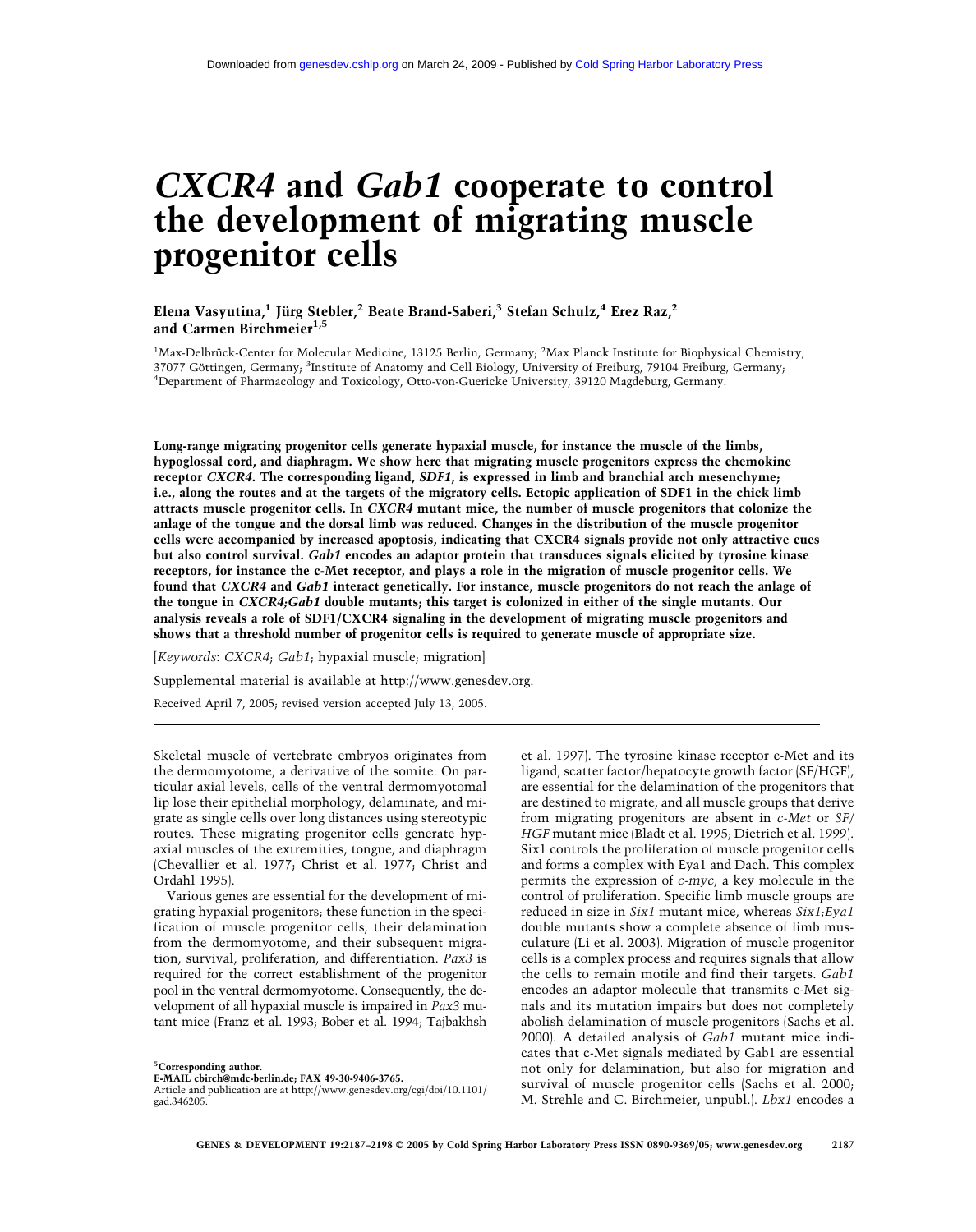homeodomain transcription factor that is expressed exclusively in migrating progenitor cells that will form hypaxial muscle. Inactivation of *Lbx1* severely impairs migration of those progenitors that move to the limbs while other populations of migrating muscle progenitors find their targets (Schafer and Braun 1999; Brohmann et al. 2000; Gross et al. 2000). This indicates that different subpopulations of migrating muscle progenitors encounter and respond to distinct guidance cues during migration. In the limbs of chick embryos, muscle progenitors that express the EphA4 receptor are repelled from ectopically applied ephrinA5, suggesting that EphA4/ ephrin-A5 signals prevent their entry into inappropriate domains (Swartz et al. 2001). Progenitor cells that reach their targets continue to proliferate and start to express myogenic regulatory factors like *MyoD*, *Myf5*, *myogenin*, and *MRF4* that determine their terminal differentiation program (Arnold and Braun 2000; Perry and Rudnick 2000; Buckingham 2001).

Chemokine receptors and their ligands regulate migration of cells in the developing and adult organism. This role of chemokine receptors first became apparent in the hematopoietic system, and the analysis of mutant mice demonstrated that various migration events of lymphoid cells are controlled by chemokine receptors (for review, see Müller et al. 2003). SDF1, the ligand of the CXCR4 receptor, acts as a potent chemoattractant for cultured B lymphocytes, monocytes, and CD34-positive hematopoietic progenitor cells (Nagasawa et al. 1994; Bleul et al. 1996). The analysis of *CXCR4* or *SDF1* mutant mice has, however, revealed numerous developmental functions in cell lineages other than hematopoietic cells (Nagasawa et al. 1996; Ma et al. 1998; Zou et al. 1998). Mutations of *CXCR4* or *SDF1* affect the migration of cerebellar granule cells and of hippocampal and cortical neuronal progenitors (for review, see Lazarini et al. 2003). Furthermore, CXCR4/SDF1 signaling is important for the migration of primordial germ cells, a function that is conserved in fish, birds, and mammals (Doitsidou et al. 2002; Knaut et al. 2003; Molyneaux et al. 2003; Stebler et al. 2004). Finally, chemokine signals also control the migration of malignant cancer cells. Metastasis of human breast cancer cells to particular preferred sites correlates with the expression of *CXCR4* in tumor cells, and with the expression of *SDF1* in the organ invaded by the metastatic cells (Müller et al. 2001). In addition to the regulation of various migration processes, CXCR4/SDF1 also controls growth and survival of different cells types (Zou et al. 1998; Bagri et al. 2002; Molyneaux et al. 2003). *CXCR4* is expressed in cell lines derived from muscle satellite cells, the stem cells of the adult skeletal muscle. The ability of SDF1 to attract and stimulate the activation of cultured satellite cells suggested possible functions of CXCR4/SDF1 in muscle cells (Ratajczak et al. 2003).

We used microarray technology to determine the expression profile of genes in migrating muscle progenitors. Among the expressed genes, we identified the chemokine receptor *CXCR4*. *SDF1*, which encodes the corresponding ligand, is expressed in the mesenchyme of the limb and the first branchial arch, which represent targets of the migrating cells. Application of SDF1 into the limb of chick embryos directs the muscle progenitor cells toward the ectopic source of the factor and inhibits their differentiation. Analysis of *CXCR4* mutant mice demonstrates changes in the distribution of migrating muscle progenitors. Furthermore, we observe a genetic interaction between *CXCR4* and *Gab1*. For example, the anlage of the tongue is reached in *CXCR4* and *Gab1* mutant mice, but migrating muscle progenitor cells do not arrive at this site in the double-mutant mice. This genetic interaction might reflect a cross-talk between signaling cascades employed by G-protein-coupled receptors (GPCRs) and tyrosine kinases.

#### **Results**

# *The* Lbx1GFP *allele allows the sorting of muscle progenitor cells for gene expression profiling*

Previous studies showed that *Lbx1* is expressed during development of long-range migrating hypaxial cells, but not in other types of muscle progenitor cells (Jagla et al. 1995). To allow the isolation of muscle progenitor cells by cell sorting, we generated a mutant *Lbx1* allele, in which *GFP* was fused to the initiation codon by homologous recombination in ES cells (Fig. 1A). The mutant ES cells were then used to generate an *Lbx1GFP* mouse strain (Fig. 1B; for additional information, see Materials and Methods). GFP protein was produced from the *Lbx1GFP* allele and was located in migrating muscle progenitors of the dorsal and ventral limb in a pattern similar to the endogenous Lbx1 protein (Fig. 1C).

GFP+ muscle progenitors were isolated from the embryonic limb bud. For this, the forelimbs of embryonic day 10.5 (E10.5) embryos were dissected, cells were dissociated, and GFP-positive cells were isolated by flow cytometry. Probes were generated from RNA obtained from these cells and used for hybridization on MG U74A/B/Cv2 Affymetrix GeneChips. Genes encoding cell surface molecules that might control cell migration were identified, and in situ hybridization was used to analyze their expression pattern in the embryo. Among the genes identified (Table 1) was the chemokine receptor *CXCR4*. CXCR4 and its ligand SDF1 are critical for migration, proliferation, and survival of various cell types (Cyster 2003; Lazarini et al. 2003; Raz 2003).

# *Expression of* CXCR4 *and* SDF1 *in mouse and chick embryos*

We examined expression of *CXCR4* and *SDF1* in the limbs of mouse and chick embryos. Indeed, *CXCR4* is expressed in the limb buds. The distribution of *CXCR4* expressing cells resembles, but is not entirely identical to, that of *Pax3*- or *Lbx1*-expressing muscle progenitors (Figs. 2A,C,E, 3; Supplementary Fig. 1). A stream of CXCR4<sup>+</sup> cells is also observed along the hypoglossal chord and in the first branchial arch; i.e., along the route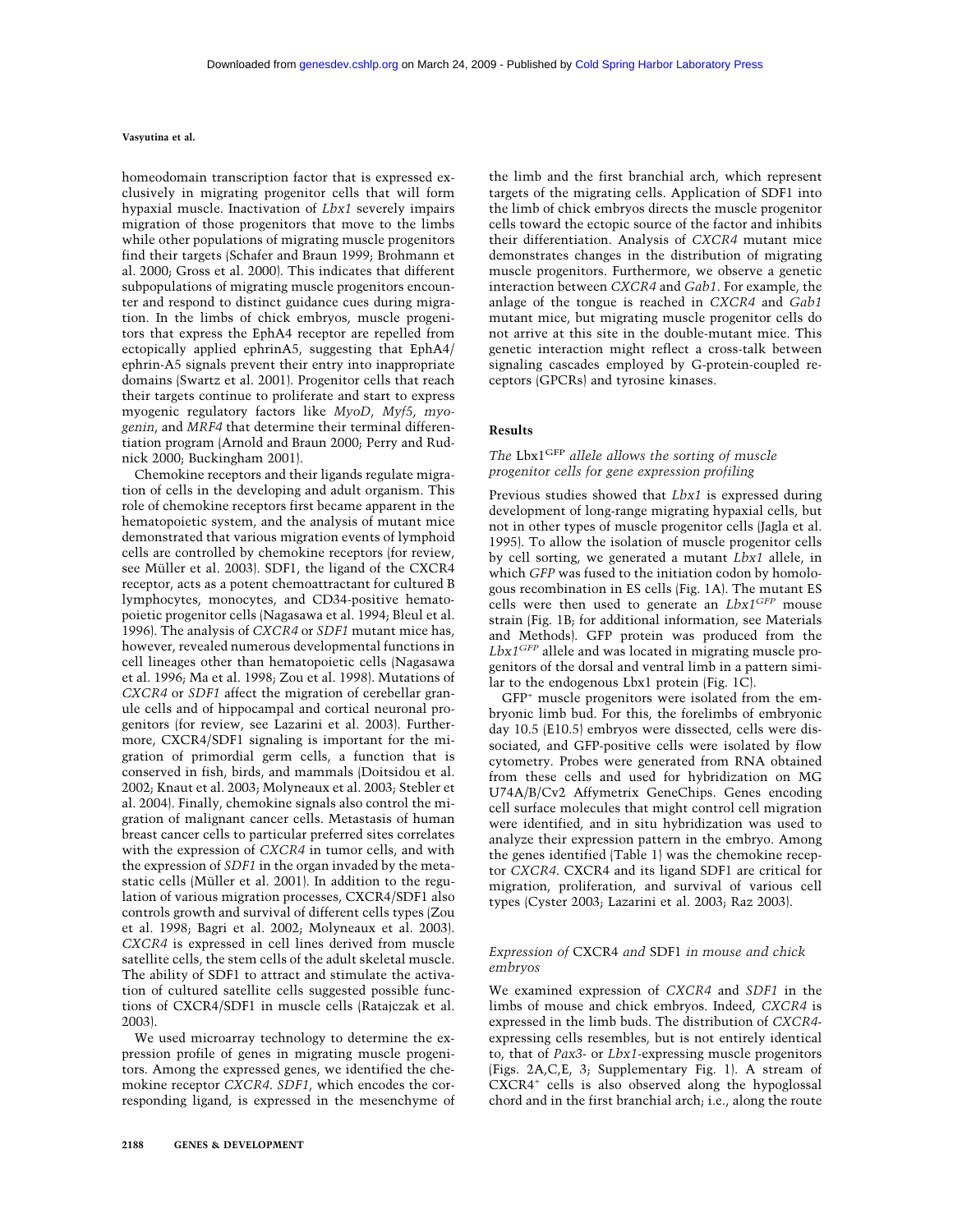

**Figure 1.** Generation of the *Lbx1GFP* mutant allele. (*A*) Schematic representation of the targeting vector, the wild-type *Lbx1* locus, and the mutated *Lbx1* allele before and after removal of the *neomycin* (neo) cassette. The *Lbx1* gene has two exons (yellow boxes); the first was interrupted by the insertion of a *Gap43- GFP* cassette (green box). In addition, a frame-shift mutation (indicated by a black line) was introduced into the BglII site of exon 2 that encodes the Lbx1 homeodomain. *Neomycin* (neo) and *thymidine kinase* (tk) cassettes present in the targeting vector were used for positive and negative selection. The positions of the probes, A and B, used for Southern analysis are shown by black and red bars, respectively. The predicted fragment sizes obtained after HindIII (H) and BamHI (B) digestion of genomic DNA are indicated. In addition, the following restriction enzyme sites are indicated: ClaI (C), Sse8387I (S), and NheI (Nh). (*B*) Southern blot analysis of HindIII-digested genomic DNA from wild-type and *Lbx1GFP/+* ES cells using probe A for hybridization (*left*) and BamHI-digested genomic DNA from wild-type, *Lbx1GFP/+*, and *Lbx1GFP/GFP* F1 animals using probe B for hybridization (*right*). (*C*) Immunohistological analysis of a forelimb section of an *Lbx1GFP/+* embryo at E10 stained with anti-Lbx1 (red) and anti-GFP (green) antibodies. Bar, 125 µm.

and at the target of those migrating muscle progenitor cells that will generate the intrinsic tongue muscle (Fig. 2G). However, *CXCR4* expression in muscle progenitors that migrate to the anlage of the diaphragm is very low (data not shown). *SDF1* expression can be detected in the limb bud mesenchyme, and the pattern of expression is dynamic during development (Fig. 2B,D,F; Supplementary Fig. 1). At the time muscle progenitor cells delaminate, *SDF1* is expressed in the proximal limb bud (Supplementary Fig. 1A). After the cells enter the limb, *SDF1* expression is also observed further distally in the mesenchyme (Fig. 2B,D,F; Supplementary Fig. 1B,C). Hence, migrating muscle progenitor cells in the limb are found in the vicinity of *SDF1*-expressing cells. Few muscle progenitors reach the limb of *Lbx1−/−* embryos (Schafer and Braun 1999; Brohmann et al. 2000; Gross et

#### *CXCR4* **and** *Gab1* **in muscle development**

al. 2000). A comparison of the control and *Lbx1−/−* embryos demonstrates very similar expression patterns of *SDF1*, indicating that muscle progenitors do not express *SDF1* (Supplementary Fig. 1C,D). *SDF1* transcripts are also present in the floor of the first branchial arch (Fig. 2H). High expression of *SDF1* is thus observed at the target of the migrating cells that move to the anlage of the tongue.

We analyzed the distribution of Lbx1 and CXCR4 by immunohistochemistry to identify if CXCR4 and Lbx1 are expressed in identical cell populations. We observed that all CXCR4+ cells in the premuscle masses of the limbs are also Lbx1<sup>+</sup>, demonstrating that CXCR4 is present in migrating muscle progenitors (Fig. 3A–D).

**Table 1.** *Selected genes encoding integral membrane proteins that are expressed in Lbx1+ muscle progenitor cells, as determined by microarray analysis*

| Affy ID     | GenBank ID | Gene               | Detection<br>p-value |
|-------------|------------|--------------------|----------------------|
| 98169_s_at  | AU020229   | Fzd3               | 0.0005               |
| 139426_r_at | AW228933   | Fgfr1              | 0.003                |
| 93090_at    | M23362     | Fgfr2              | 0.006                |
| 108468 at   | AW121015   | Bmpr1a             | 0.002                |
| 95117_at    | U04710     | Igf2r              | 0.004                |
| 106644_at   | AW047110   | Tgfbrl             | 0.0004               |
| 104188_at   | AI853703   | Notch <sub>2</sub> | 0.0004               |
| 102250_at   | AF053005   | I127ra             | 0.002                |
| 102794 at   | Z80112     | <b>CXCR4</b>       | 0.002                |
| 93430_at    | AF000236   | Cmkor1             | 0.006                |
| 114749_at   | AW107659   | Gpr23              | 0.0003               |
| 104673_at   | X65138     | Epha4              | 0.02                 |
| 98446_s_at  | U06834     | Ephb4              | 0.0002               |
| 160857 at   | U30244     | Efnb <sub>2</sub>  | 0.0004               |
| 95387_f_at  | AA266467   | Sema4 <sub>b</sub> | 0.0004               |
| 117151 at   | AI838057   | c-Met              | 0.0007               |
| 160480 at   | X82288     | Ptprs              | 0.0002               |
| 160760 at   | L10106     | Ptprk              | 0.006                |
| 97750_at    | X06406     | Lamrl              | 0.0002               |
| 101585_at   | AF042491   | Pgrmc1             | 0.0002               |
| 98094 f at  | AI843627   | Amfr               | 0.002                |
| 103958_g_at | X57349     | Trfr               | 0.002                |
| 103783 at   | AI648965   | Xpr1               | 0.004                |
| 102852_at   | M31131     | Cdh2               | 0.0002               |
| 100006_at   | D21253     | Cdh11              | 0.0008               |
| 129896_at   | AW125163   | Pcdh17             | 0.014                |
| 166351_f_at | AV245394   | Pcdh18             | 0.001                |
| 100124_r_at | X15202     | Itgb1              | 0.0002               |
| 95292_at    | AA189389   | Itga4              | 0.010                |
| 94117_f_at  | AF026465   | Punc               | 0.0002               |
| 100153_at   | X15052     | <b>Ncam</b>        | 0.0002               |
| 100977_at   | AA691492   | Glycam1            | 0.001                |
| 92558_at    | M84487     | Vcam1              | 0.002                |
| 93604 f_at  | AF061260   | Igsf4              | 0.0002               |
| 92270 at    | AI847616   | Maged3             | 0.002                |
| 93389 at    | AF039663   | Prom               | 0.0006               |
|             |            |                    |                      |

Genes were annotated using the Affymetric Netaffy, Ensemble, and NCBI databases. The average detection p-value as calculated by Affymetrix MAS 5.0 software is given. Displayed are genes with a p-value for expression  $\leq 0.02$ . Genes whose expression in migrating muscle progenitor cells was previously reported or verified by in situ hybridization are indicated in bold.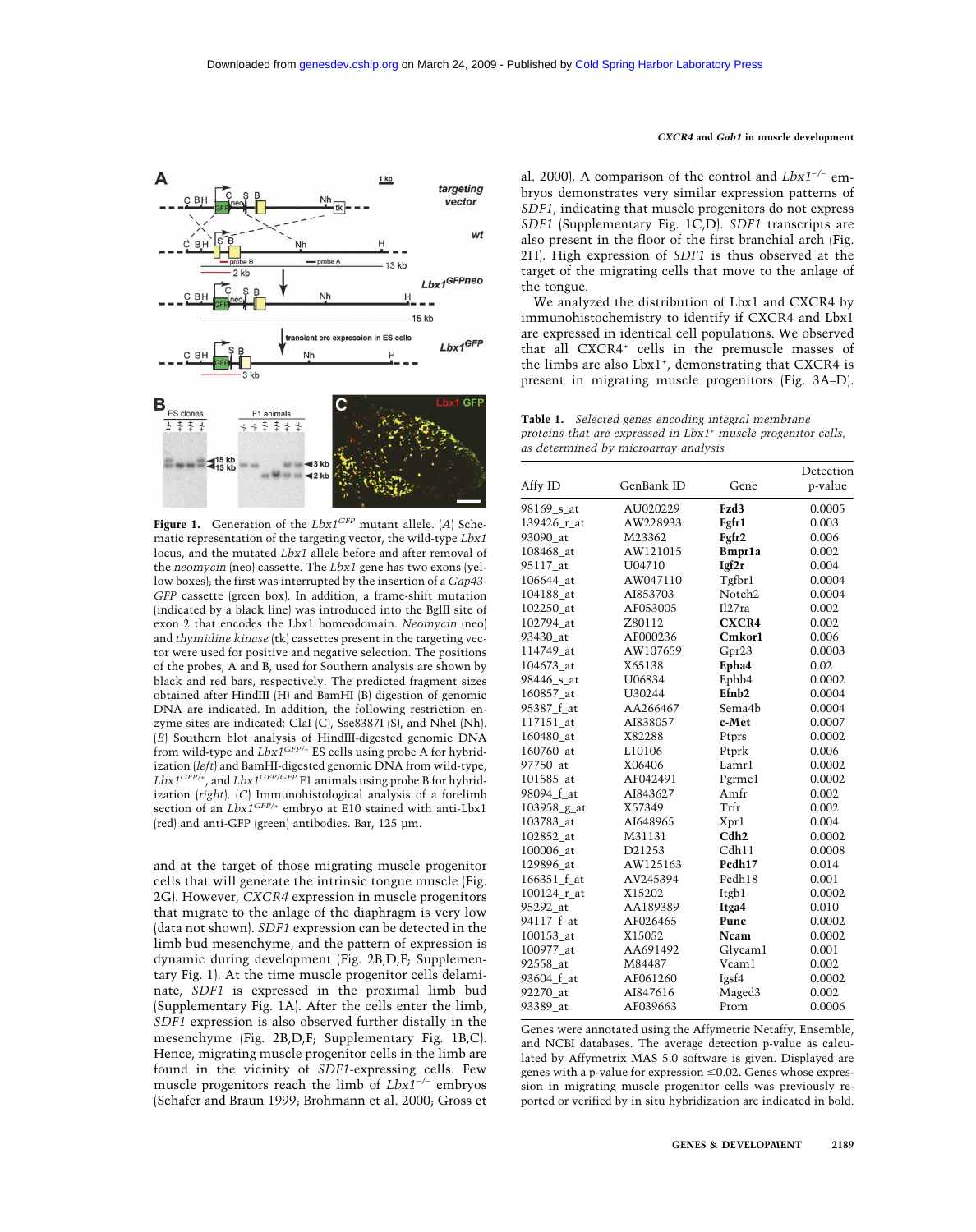

**Figure 2.** Expression of *CXCR4* and *SDF1* in mouse and chick embryos. (*A*–*F*,*H*) In situ hybridization of chick embryos at HH25 (*A*,*B*) and mouse embryos at E10.25 (*C*–*F*) using probes specific for *CXCR4* (*A*,*C*,*E*) and *SDF1* (*B*,*D*,*F*). (*G*,*H*) Consecutive sections, displayed as mirror images, through the first branchial arch of wild-type mouse embryos at E10.25 were stained with antibodies against CXCR4 (red) and Lbx1 (green) (*G*), or hybridized with an *SDF1*-specific probe (*H*). CXCR4 and Lbx1 were coexpressed in muscle progenitors migrating toward the tongue anlage (arrowhead in *G*), whereas *SDF1* transcripts were detected in the mesenchyme of the first branchial arch (arrows in *H*). Bars: *A*,*B*, 500 µm; *C*–*H*, 250 µm.

However, not every Lbx1<sup>+</sup> cell expresses CXCR4. Lbx1 appears in progenitors prior to their delamination from the ventrolateral dermomyotome, but CXCR4 protein is not detectable in the ventral dermomyotomal lip, in delaminating  $Lbx1^+$  cells, or in the myotome (Fig. 3A; data not shown). CXCR4 and Lbx1 are coexpressed only after the migrating progenitor cells have moved away from the dermomyotome. CXCR4 protein is present in cells that have already entered the forelimb at E10.0–E10.25, but present only in a subpopulation of the Lbx1<sup>+</sup> cells that is located close to the ectoderm (Fig. 3A–C). Between E10.25 and E11.0, the number of CXCR4<sup>+</sup> cells increases, but a significant number of Lbx1<sup>+</sup> cells remain negative for CXCR4 (Fig. 3B,C). All Pax3+ cells in the limb coexpress Lbx1 (see also Gross et al. 2000; data not shown). Accordingly, Pax3<sup>+</sup>/CXCR4<sup>+</sup> and Pax3<sup>+</sup>/CXCR4<sup>-</sup> cells exist in the limb. Similarly, the in situ hybridization patterns of CXCR4 and Pax3 are similar, but not identical, indicating that not all Pax3<sup>+</sup> cells coexpress CXCR4 (Supplementary Fig. 1F,I,G,J). We also examined CXCR4 and Lbx1 expression in those muscle progenitors that migrate to the first branchial arch. Again, we observed that most, but not all, Lbx1<sup>+</sup> cells coexpress CXCR4 (Fig. 2G).

Examination of CXCR4 and MyoD by immunohistology reveals that the  $CXCR4^+$  and the  $MyoD^+$  cell populations are distinct at E10.25, E10.5, and E11.25 (Fig. 3E,F; data not shown). In contrast, MyoD+/Lbx1+ or MyoD+ /Pax3+ cells are frequently detected. In the developing limb, CXCR4<sup>+</sup> cells locate closer to the ectoderm than MyoD<sup>+</sup> cells. These data indicate that migrating muscle progenitors do not express CXCR4



**Figure 3.** Expression of CXCR4, Lbx1, and MyoD in limb muscle progenitors. (*A*–*D*) Sections of the forelimb of E10.25 (*A*,*D*), E10.75 (*B*), and E11.25 (*C*) mouse embryos stained with anti-CXCR4 (red) and anti-Lbx1 (green) antibodies. CXCR4+ and Lbx1<sup>+</sup> cells are present in the muscle masses, and analysis at high magnification demonstrates that they are present in the same cells. (*D*) Note that not every Lbx1<sup>+</sup> cell expressed CXCR4, but all CXCR4<sup>+</sup> muscle progenitor cells were also positive for Lbx1. (*A*) In addition, CXCR4 was also present in limb endothelial cells (arrowhead). (*E*,*F*) Section of the forelimb of mouse embryo at E10.25 (*E*) and E11.25 (*F*) stained with anti-CXCR4 (red) and anti-MyoD (green) antibodies. CXCR4+/MyoD+ double-positive cells were very rare. (*G*) Schematic representation of gene expression in developing muscle progenitors. CXCR4 expression is induced after muscle progenitors have delaminated and have reached the limb, and is extinguished prior to their differentiation. Bars: *A*–*C*,*E*–*F*, 250 µm; *D*, 30 µm.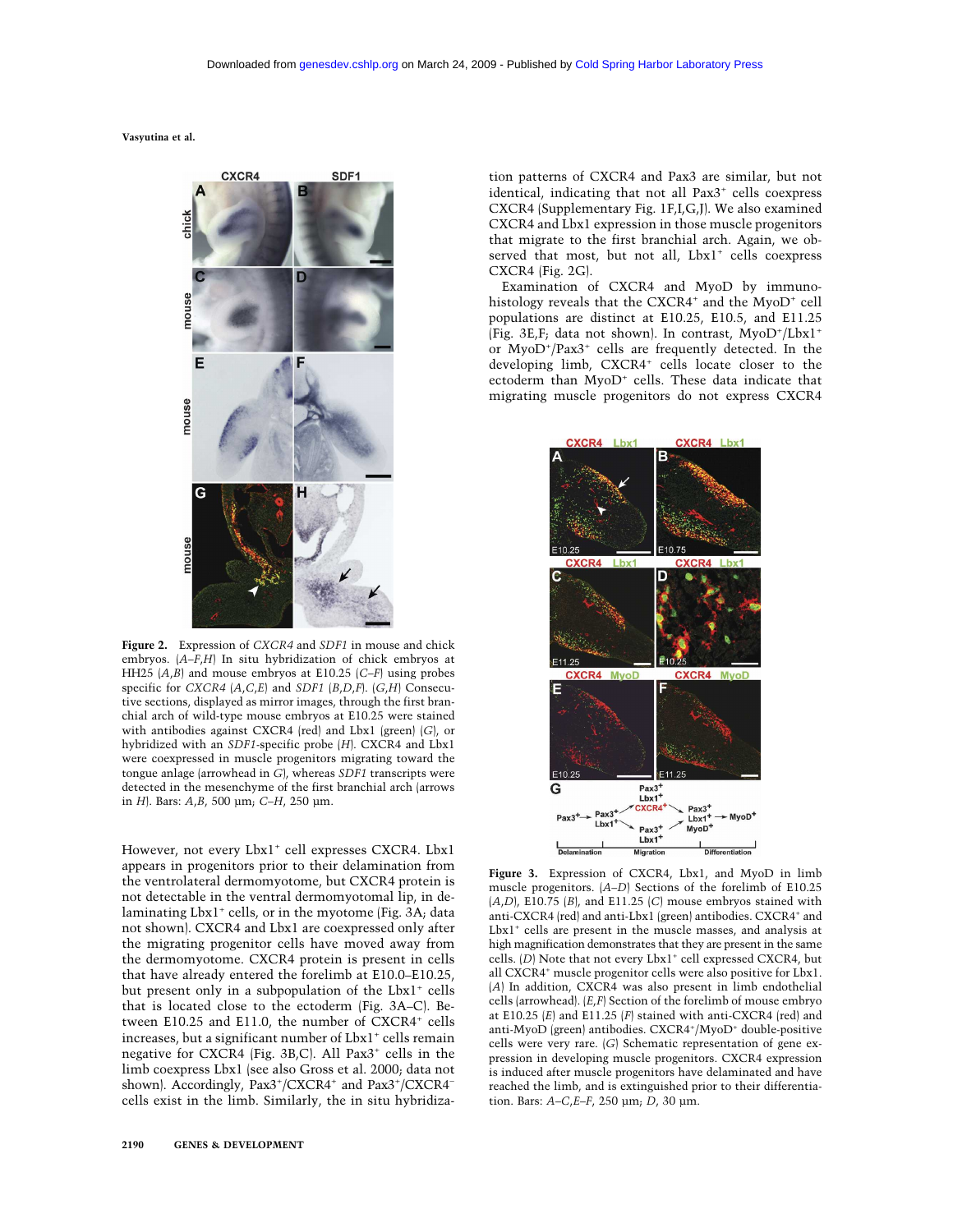*CXCR4* **and** *Gab1* **in muscle development**

at the time they are specified in dermomyotome. CXCR4+ cells coexpress Lbx1 and Pax3; i.e., proteins known to be expressed in migrating progenitors, but not the muscle differentiation factor MyoD. Thus, CXCR4 is down-regulated in muscle progenitors prior to their differentiation (for summary, see Fig. 3G).

## *Ectopic application of SDF1 in the chick limb attracts muscle progenitor cells and delays their differentiation*

To determine if CXCR4<sup>+</sup> muscle progenitor cells respond to SDF1, we applied SDF1 to ectopic positions within the chick limb. For this, COS1 cells were transiently transfected with an *SDF1*-expression construct or with a control construct. Western blotting was used to verify that SDF1 protein was secreted from transfected, but not from control, COS1 cells (Fig. 4L). The COS1 cells were harvested 36 h after transfection and implanted into the right forelimb bud of chick embryos (Hamburger-Hamilton stage 19–20; HH19–20); the untreated left forelimb served as a control. Embryos that had received an implant were examined by in situ hybridization (HH24–25). In the limb of those embryos that received an implant of SDF1-expressing COS1 cells, CXCR4-positive muscle progenitors accumulated at ectopic positions (16 out of 18 cases examined) (Fig. 4A– C,J,K). For instance, when the implant was located in the proximal portion of the dorsal limb, we observed that CXCR4+ cells assembled close to the implant (Fig. 4B,K). After implanting SDF1-expressing cells, a substantial redistribution of muscle progenitor cells was also observed by in situ hybridization with a *Pax3* probe (11 out of 17 cases examined) (Fig. 4D–F). The change in the distribution of Pax3+ cells was less pronounced than the one observed for CXCR4<sup>+</sup> cells, indicating that not all Pax3<sup>+</sup> cells responded to SDF1. This is in accordance with the existence of a Pax3<sup>+</sup> /CXCR4− cell population. Dorsal or ventral CXCR4+ or Pax3+ cells assembled close to the implant, but such cells rarely moved around the implant into the central limb bud mesenyme. None of the embryos that received an implant of COS1 cells transfected with the control plasmid showed ectopically positioned muscle progenitors  $(n = 5)$ . These data indicate that an ectopic source of SDF1 attracts CXCR4<sup>+</sup> muscle progenitor cells.

To test the effect of ectopic SDF1 on differentiation, chicken embryos with implants were hybridized with *MyoD* and *Myf5* probes. Hybridization signals for *MyoD* (6 out of 6 cases examined) or *Myf5* (5 of 5 cases examined) were lower in limbs that had received an implant of SDF1-producing cells than in the untreated, contra-lateral limbs (Fig. 4G–I; data not shown). In contrast, no change in *MyoD* and *Myf5* expression was observed in embryos containing the control implant (5 out of 5 cases examined; data not shown). These data show that ectopic SDF1 not only attracts muscle progenitor cells, but also suppresses their differentiation.



**Figure 4.** Muscle progenitors are attracted by an ectopic source of SDF1. COS1 cells cotransfected with SDF1 and GFP expression plasmids were implanted into the right wing bud of chick embryos at HH19–20. The distribution of muscle progenitor cells was analyzed at HH25 in the untreated (*A*,*D*,*G*) and treated (*B*,*E*,*H*) contra-lateral limb by in situ hybridization using *chCXCR4*-specific (*A*,*B*), *chPax3*-specific (*D*,*E*), and *chMyoD*specific  $(G,H)$  probes.  $(C,F,I)$  The positions of the GFP positive implants are shown and are also indicated by arrows. Note the aberrant position of the CXCR4<sup>+</sup> and Pax3<sup>+</sup> progenitor cells and the reduction of the MyoD signal in the limb implanted with SDF1-expressing cells. (*J*,*K*) COS1 cells transfected with GFP expression plasmid only (*J*) or COS1 cells cotransfected with SDF1 and GFP expression plasmids (*K*) were implanted into the limb bud, and the distribution of muscle progenitors was analyzed on sections after in situ hybridization using *chCXCR4*. The position of the implant is indicated. (*L*) Western blot analysis of supernatant from COS1 cells transfected with a plasmid encoding SDF1 (*right* lane); as a control, a plasmid encoding GFP was transfected (*left* lane). Bars, 500 µm.

# *Changes in the distribution and number of muscle progenitor cells in* CXCR4−/− *embryos*

We examined the distribution of hypaxial muscle progenitor cells in mouse embryos that carry a mutation in the *CXCR4* gene. The *CXCR4* mutant allele was described previously (Ma et al. 1998). Antibodies directed against Lbx1 and MyoD were used to visualize the muscle progenitor cell population that moves to the anlage of the tongue in the first branchial arch of *CXCR4+/−* and *CXCR4−/−* embryos. In control embryos at E10.75, a stream of muscle progenitors along the hypoglossal cord could be observed, and a large number of muscle progenitor cells had reached the floor of the first branchial arch. The  $Lbx1^+$  or  $MyoD^+$  cell population that had reached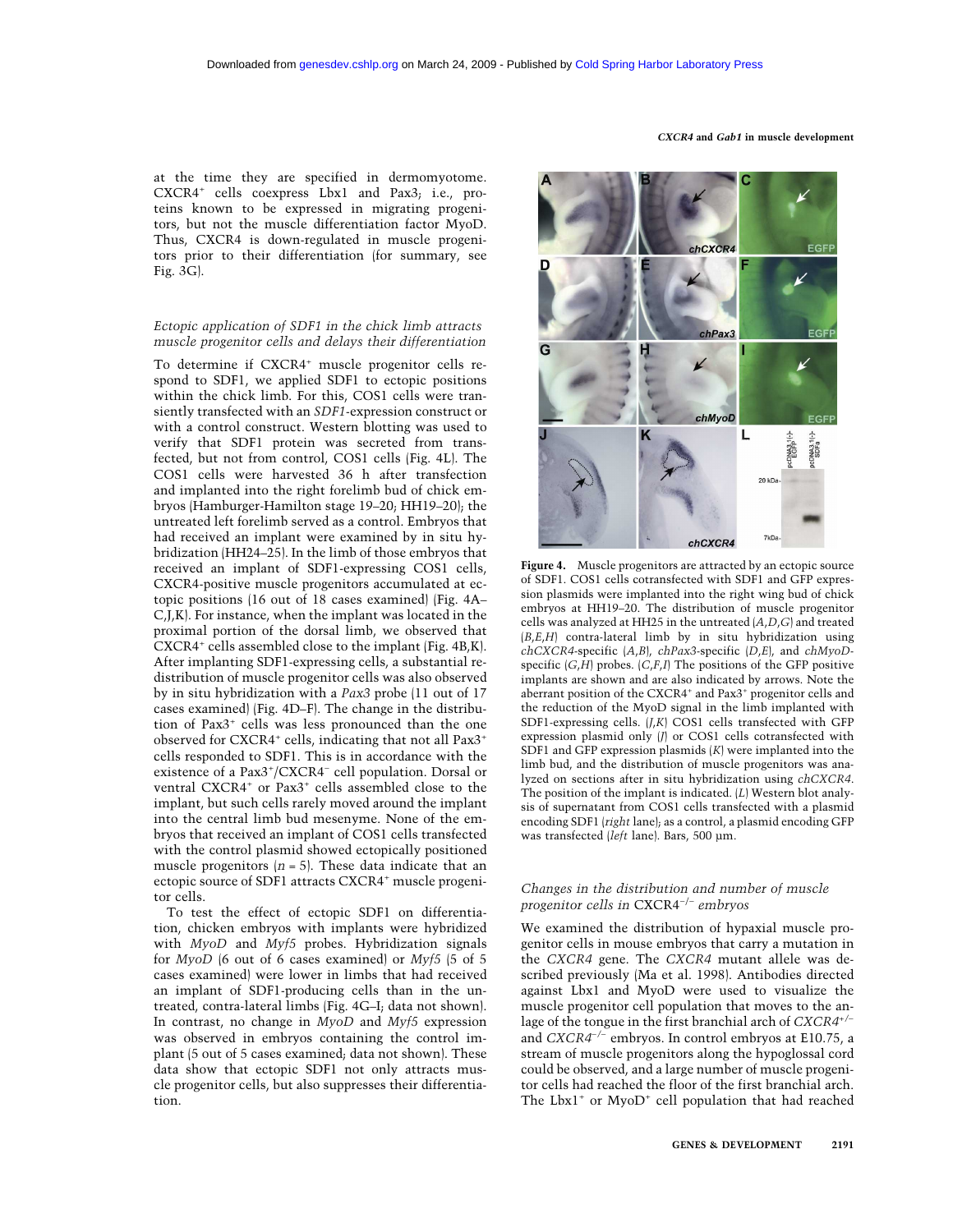

**Figure 5.** Migration of muscle progenitors along the hypoglossal cord. Sections of the first branchial arch of *CXCR4+/−* (*A*), *CXCR4−/−* (*B*), *Gab1−/−* (*C*), and *CXCR4−/− Gab1−/−* (*D*) embryos at E10.75 were analyzed with anti-Lbx1 (red) and anti-MyoD (green) antibodies to identify muscle progenitor cells. In control embryos, muscle progenitors were observed along the hypoglossal cord (arrow) and colonized the mesenchyme of the first branchial arch, the target (arrowhead). Note the reduction in the numbers of muscle progenitors in the first branchial arch of *CXCR4−/−* and *Gab1−/−* embryos, and their absence in *CXCR4−/− Gab1−/−* embryos. Bar, 250 µm.

the floor of the first branchial arch was reduced in number in *CXCR4−/−* embryos compared with controls (Fig. 5A,B). We also analyzed the effect of the *CXCR4* mutation in a *Gab1*−/− genetic background. In the *Gab1* mutant embryos, the number of Lbx1<sup>+</sup> or MyoD<sup>+</sup> cells in the first branchial arch was lower than in control mice (Fig. 5A,C). In *CXCR4−/− Gab1−/−* embryos, the migrating muscle progenitor cells did not reach this target, and  $Lbx1^+$  or MyoD<sup>+</sup> cells were not detectable in the floor of the first branchial arch (Fig. 5D). Also at E11.5, we found no Lbx1+ or MyoD+ cells in the branchial arch of *CXCR4−/− Gab1−/−* embryos (data not shown). Thus, in the *CXCR4;Gab1* double mutants, the migrating cells are not only delayed, but they do not reach this target. The complex morphology made it difficult to count the cells that migrate along the hypoglossal cord or reach the branchial arch. Therefore, quantification was performed for cells migrating into the limb.

We examined the distribution and determined absolute numbers of muscle progenitor cells in the limbs of *CXCR4−/−* and control mice. For this, the limb was divided into four domains, dorsal proximal, dorsal distal, ventral proximal, and ventral distal, and the number of Lbx1<sup>+</sup> cells was determined in each domain (Fig. 6I). In *CXCR4−/−* mice, we observed changes in the distribution of progenitor cells in the dorsal limb; i.e., reduction in the numbers of  $Lbx1^+$  cells at E10.75 (Fig. 6A,B,E, domains I and II). The reduction in cell numbers was more pronounced in the distal (35%) than in the proximal (25%) domain of the dorsal limb (Fig. 6E). Similarly, the number of MyoD<sup>+</sup> cells was reduced in the dorsal limb, and the distal domain was more strongly affected than the proximal one (data not shown). However, the differentiation rate (number of MyoD<sup>+</sup> cells/number of Lbx1<sup>+</sup> cells) was not markedly altered (control:  $59 \pm 3\%$ ; *CXCR4<sup>-/-</sup>*: 50 ± 4%, *p* value = 0.04). Proliferation of muscle progenitors was analyzed using BrdU labeling showing no significant change in the proliferation rate of progenitors located in the dorsal or ventral limbs of *CXCR4−/−* and control embryos at E10.75 (control: 58 ± 5%; *CXCR4−/−* : 61 ± 5%, *p* value = 0.18). Cell death was analyzed by TUNEL staining and was rarely observed in Lbx1<sup>+</sup> nuclei, indicating that the nuclear proteins are not properly maintained in apoptotic nuclei. We therefore counted all apoptotic nuclei in the area occupied by muscle progenitor cells and observed a significant increase in apoptosis in the proximal domain of the dorsal limb in *CXCR4−/−* compared with control embryos (Fig. 6F; for further detail, see Materials and Methods). In conclusion, these data show that muscle progenitor cells in the dorsal limb of *CXCR4−/−* mutant embryos are not correctly distributed and their survival is impaired.

We then analyzed the effect of the *CXCR4* mutation in the *Gab1−/−* background. For this analysis, *CXCR4−/− Gab1−/−* and *CXCR4+/+Gab1−/−* embryos were compared (Fig. 6C,D). In the dorsal and ventral limbs, the numbers of Lbx1<sup>+</sup> and MyoD<sup>+</sup> cells were further reduced in *CXCR4−/− Gab1−/−* compared with *CXCR4+/+Gab1−/−* embryos (Fig. 6G). The number of apoptotic cells in the limb areas occupied by muscle progenitor cells was increased in *CXCR4−/− Gab1−/−* mutants compared with *CXCR4+/+Gab1−/−* mice (Fig. 6H). We detected no significant differences in proliferation of Lbx1<sup>+</sup> muscle progenitor cells in the limb of control, *CXCR4+/+Gab1−/−* , or *CXCR4−/− Gab1−/−* mice (proliferation rate: control, 58 ± 5%; *CXCR4+/+Gab1−/−* , 56 ± 4%; *CXCR4−/− Gab1−/−* ,  $53 \pm 5\%$ ). A small reduction in the differentiation rate was observed in *CXCR4+/+Gab1−/−* and *CXCR4−/− Gab1−/−* mice (control: 59 ± 3%; *CXCR4+/+Gab1−/−* : 50 ± 8%; *CXCR4−/− Gab1−/−* : 44 ± 5%).

To assess whether the changes in progenitor numbers affected the generation of differentiated skeletal muscle, we compared tongue and limb muscle in control and mutant E13.5 embryos using anti-myosin and anti-MyoD antibodies (Fig. 7). In the tongue, several muscle groups are present at this stage. The extrinsic tongue muscle and proximal component of intrinsic tongue muscle derive from the head mesenchyme, whereas the distal component of the intrinsic tongue muscle is formed mainly by long-range migrating cells that derive from occipital somites (Huang et al. 1999; in Fig. 7A, intrinsic and extrinsic muscle are indicated by an arrow and arrowhead, respectively). No major difference was observable when the tongue muscles of *CXCR4−/−* and control mice were compared (Fig. 7A,B). However, when we compared the tongue muscle in *CXCR4−/− Gab1−/−* and *CXCR4+/+Gab1−/−* animals, major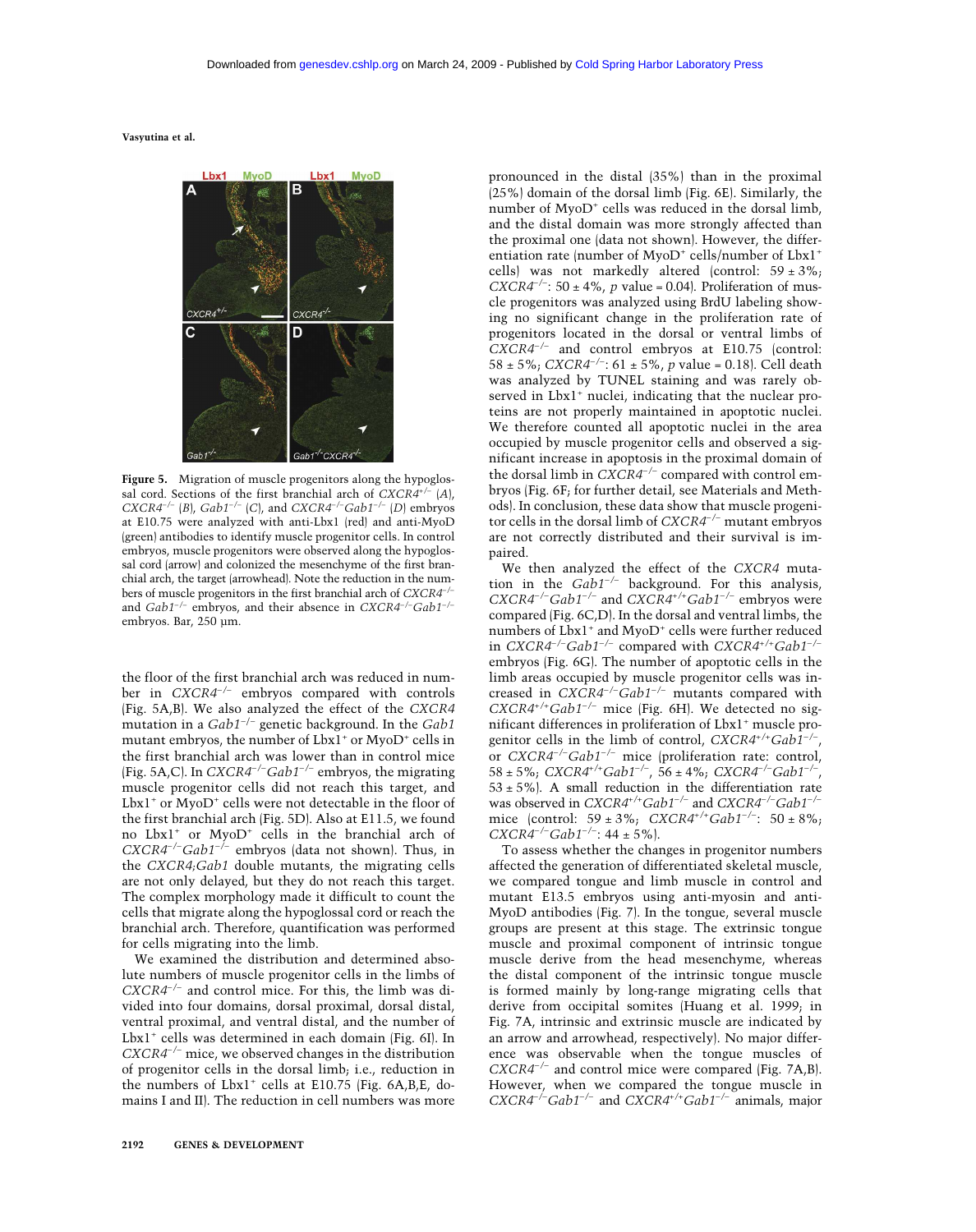

differences were noted (Fig. 7C,D). In *CXCR4+/+Gab1−/−* mice, the intrinsic tongue muscle was small but muscle tissue was observable in the proximal and distal tongue. In *CXCR4−/− Gab1−/−* mice, only a fragment of the intrinsic tongue muscle was present in the proximal tongue, and the overall size of the tongue was very small (Fig. 7C,D). The appearance of the tongue muscle of *CXCR4−/− Gab1−/−* embryos is comparable to that observed in *c-Met−/−* or *SF/HGF−/−* mutants; i.e., comparable to the morphology of a muscle that completely lacks the contribution of migrating muscle progenitor cells (data not shown). Comparison of the size and distribution of muscle groups in the fore- or hindlimbs revealed occasionally minor, but no reproducible, differences between *CXCR4+/−* and *CXCR4−/−* embryos at E13.5 (Fig. 7E,F). Thus, the moderate reduction in the number of progenitors at early developmental stages was subsequently compensated for and did not affect the final muscle size. The limb muscle of *CXCR4+/+Gab1−/−* mutant mice was, however, affected (Fig. 7G). Thus, the reduction in the number of progenitor cells observed at earlier stages of *Gab1* mutants was not compensated. When we compared the limb muscle groups in *CXCR4+/+Gab1−/−* and *CXCR4−/− Gab1−/−* mice, additional major differences were observed. In the proximal portion of the lower forelimb, particular extensor muscles of the dorsal limb (for instance *extensor carpi radialis*, *extensor digitorum communis*, *extensor digitorum lateralis*) were absent in *CXCR4−/− Gab1−/−* mice (Fig. 7H). In *CXCR4+/+Gab1−/−* mice, these were observable but were reduced in size compared with control mice (Fig. 7G). Flexor muscles in the ventral limb were still present, but significantly smaller in *CXCR4−/− Gab1−/−* than in *CXCR4+/+Gab1−/−* mice (Fig. 7G,H). This indicates that compensatory mechanisms operate only if a threshold number of muscle progenitor cells reaches the limb.

#### *CXCR4* **and** *Gab1* **in muscle development**

**Figure 6.** Distribution of muscle progenitor cells in the limb. (*A*–*D*) Sections of forelimbs of *CXCR4+/−* (*A*), *CXCR4−/−* (*B*), *Gab1−/−* (*C*), and *CXCR4−/− Gab1−/−* (*D*) embryos at E10.75 were analyzed with anti-Lbx1 (red) and anti-MyoD (green) antibodies. (*E*–*H*) Quantification of the numbers of Lbx1<sup>+</sup> and TUNEL<sup>+</sup> cells located in distinct domains of forelimbs of embryos with the genotypes *CXCR4+/−* (blue bars) and *CXCR4−/−* (green bars) (*E*,*F*); and *Gab1−/−* (orange bars) and *CXCR4−/− Gab1−/−* (yellow bars) (*G*,*H*). For this, consecutive sections of E10.75 embryos were analyzed by immunohistochemistry, and the Lbx1<sup>+</sup> or TUNEL<sup>+</sup> cell numbers were counted on every third section in the different limb domains; (\*) *p* value < 0.007, *n* = 5; (\*\*) *p* value < 0.005, *n* = 4 (see also Material and Methods for further details). (*I*) Schematic drawing of a developing limb and the four domains defined therein: dorsal proximal (I), dorsal distal (II), ventral proximal (III), and ventral distal (IV). Bar, 250 µm.

#### **Discussion**

Cell sorting allowed us to determine the gene expression profile of embryonic muscle progenitor cells obtained from limb buds. Among the expressed genes, we identified the chemokine receptor *CXCR4*. The corresponding ligand, *SDF1*, is expressed in the mesenchyme of the limbs and the first branchial arch. In *CXCR4−/−* mice, a reduction in the number of muscle progenitor cells was observed at particular target sites of migration. Furthermore, we observed a genetic interaction between *CXCR4* and *Gab1*. Thus, the chemokine receptor CXCR4 that uses G-proteins for signaling and Gab1 that transduces signals of tyrosine kinases, for instance of the c-Met receptor, elicit similar cellular responses in vivo, which might reflect cross-talk between such signaling systems. We conclude that the signals provided by CXCR4 and Gab1 control migration and survival of muscle progenitor cells.

# CXCR4 *is transiently expressed during migration of muscle progenitor cells*

We show here that the chemokine receptor *CXCR4* is expressed only transiently in migrating muscle progenitor cells of chick and mouse. CXCR4 protein in muscle progenitors is present only after delamination from the dermomyotome and is observed on forelimb levels only in those muscle progenitor cells that had already entered the limb. CXCR4 expression in progenitor cells is thus observed after the onset of *Pax3* or *Lbx1* expression. In *Lbx1* mutant mice, *CXCR4* was not expressed in the muscle progenitor cells on limb levels; *CXCR4* expression was, however, observed in the progenitors of the hypoglossal stream of *Lbx1* mutant mice (E. Vasyutina and C. Birchmeier, unpubl.). Thus, Lbx1 might participate in controlling *CXCR4* expression. Pax3<sup>+</sup> or Lbx1<sup>+</sup>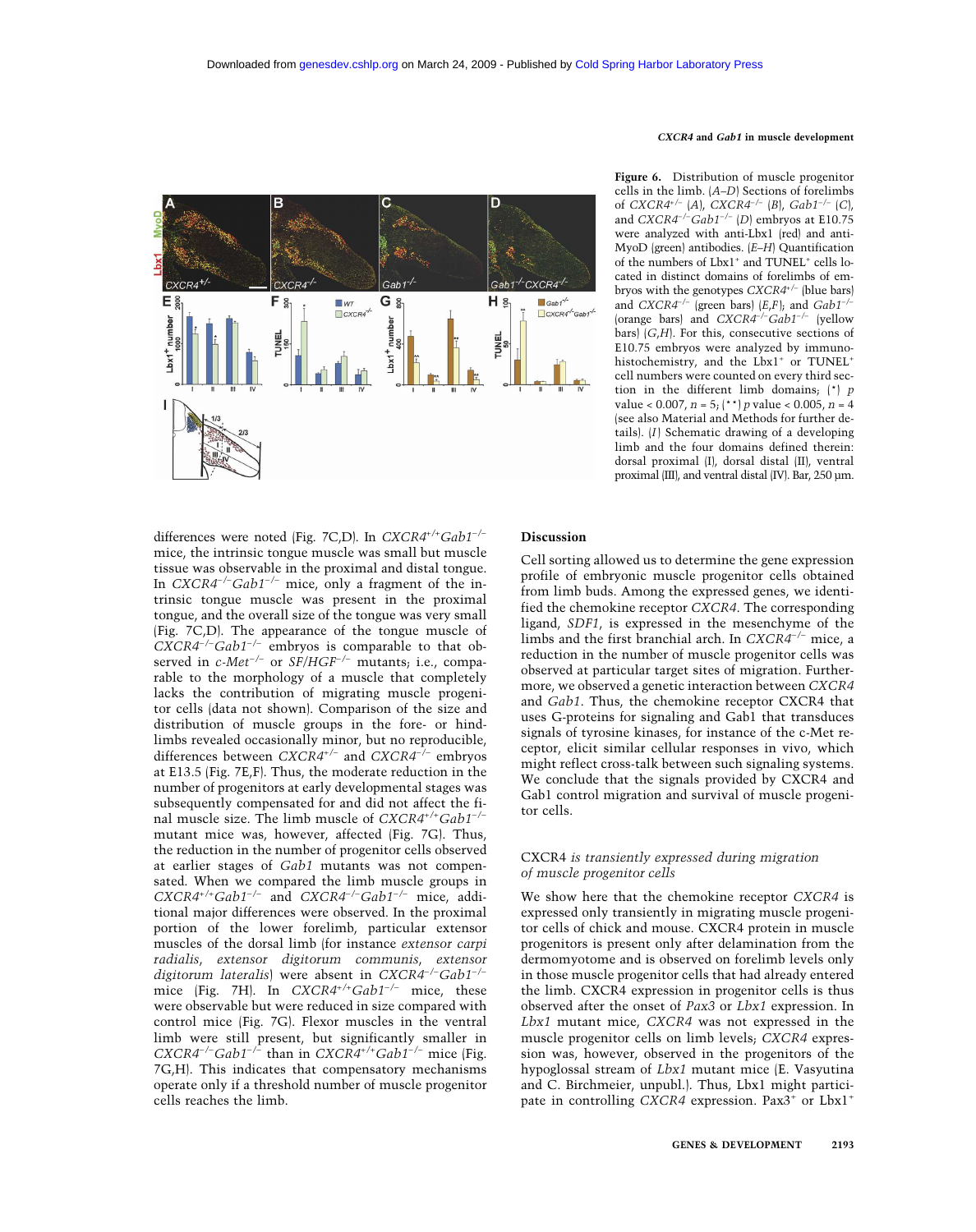

**Figure 7.** Differentiated muscle groups of the limb and tongue. (*A*–*D*) Sections of the tongue of *CXCR4+/−* (*A*), *CXCR4−/−* (*B*), *Gab1−/−* (*C*), and *CXCR4−/− Gab1−/−* (*D*) embryos at E13.5 stained with antibodies to myosin (green) and MyoD (red). (*A*) The intrinsic and extrinsic tongue muscles are indicated by an arrow and arrowhead, respectively. (*E*–*H*) Transverse sections through the proximal part of the lower forelimb of  $CXCR4^{+/}$  (E),  $CXCR4^{-/-}$  (F),  $Gab1^{-/-}$  (G), and  $CXCR4^{-/-}Gab1^{-/-}$  (H) embryos at E13.5 stained with antibodies to myosin (green) and MyoD (red). (*E*) Indicated are extensor (ex) and flexor (fl) muscles; arrowhead and arrow point toward the radius and ulna, respectively. Bars, 250 µm.

muscle progenitor cells in the limb are heterogeneous with respect to *CXCR4* expression. However, *CXCR4* is exclusively expressed in MyoD-negative cells, and thus only in undifferentiated progenitor cells. Therefore, *CXCR4* is expressed during migration of the muscle progenitor cells. Endogenous *SDF1* expression is observed in the mesenchyme of the limb close to the positions occupied by progenitor cells. Along the route of muscle progenitor cells that migrate into the head, expression of *SDF1* is found at the migration target; i.e., in the floor of the first branchial arch. The distribution of the endogenous *SDF1* indicates that migrating muscle progenitors can encounter the factor during migration.

Ectopic application of SDF1 demonstrated that Pax3<sup>+</sup> and CXCR4<sup>+</sup> muscle progenitor cells migrate toward the SDF1 source. The redistribution of CXCR4<sup>+</sup> cells was more pronounced than the redistribution of Pax3<sup>+</sup> cells, in accordance with the existence of two Pax3<sup>+</sup> cell populations, one population that expresses CXCR4 and responds to SDF1, and a second population that is CXCR4 negative and nonresponsive. These gain-of-function experiments indicate that SDF1 can provide directional cues for migrating muscle progenitor cells. Moreover, a loss-of-function mutation of *CXCR4* in mice causes a change in the distribution of muscle progenitor cells in the dorsal forelimbs at E10.75. A reduction in numbers of progenitor cells is most pronounced in the distal limb of *CXCR4* mutant mice. Increased apoptosis of limb cells was not detected in this distal domain, but was observed proximally. Thus, CXCR4 provides signals that control distribution and survival of migrating muscle progenitor cells. However, the highest concentration of SDF1 mRNA is observed in the central and distal limb bud at E11. The distribution of the protein is unknown, as antibodies that allow the detection of SDF1 within the tissue are not available. Muscle progenitors migrate distally, but not into the central domain. This indicates that the distribution of SDF1 cannot account for all aspects of the migratory behavior of the cells, raising the possibility that more than a single factor guides the migration. Such additional factors, for example, members of the ephrin family, could repulse muscle progenitor cells from the center of the limb (Swartz et al. 2001). Despite the significant reduction in the number of muscle progenitor cells of *CXCR4* mutant mice at E10.75, reproducible changes in the size of muscle groups were not observed at E13.5, indicating that changes in progenitor numbers can be compensated at subsequent developmental stages.

We observed a genetic interaction between *CXCR4* and *Gab1*. Gab1 is an important c-Met signal transduction molecule, which binds and recruits other signal transduction components to activated c-Met (for review, see Birchmeier et al. 2003). In *Gab1* mutant mice, muscle progenitor cells reach the first branchial arch and the forelimb in reduced numbers. The deficit in progenitor numbers cannot be compensated at later developmental stages and is reflected in a change in size (or even the absence of) particular muscle groups (this study; Sachs et al. 2000). In *CXCR4−/− Gab1−/−* mice, a further decrease in the number of progenitor cells that reach the forelimb is observed that is more pronounced than in either of the single-mutant mice. The deficit is not compensated for and causes substantial changes in the size and distribution of muscle groups in *CXCR4−/− Gab1−/−* mice compared with *CXCR4+/+Gab1−/−* mice. Furthermore, migrating muscle progenitor cells do not reach the floor of the first branchial arch in *CXCR4−/− Gab1−/−* double-mutant mice; this target is colonized in either of the single-mutant mice. The consequence is a severe deficit in development of the intrinsic tongue muscle in the double-mutant mice. Increased apoptosis is observed in the hypoglossal cord and limbs, indicating that impaired cell migration and survival contribute to the changes in the distribution of progenitor cells.

The reduction in the numbers of distal muscle progenitor cells in the dorsal limb of *CXCR4* mutants is compensated for at subsequent stages, since we did not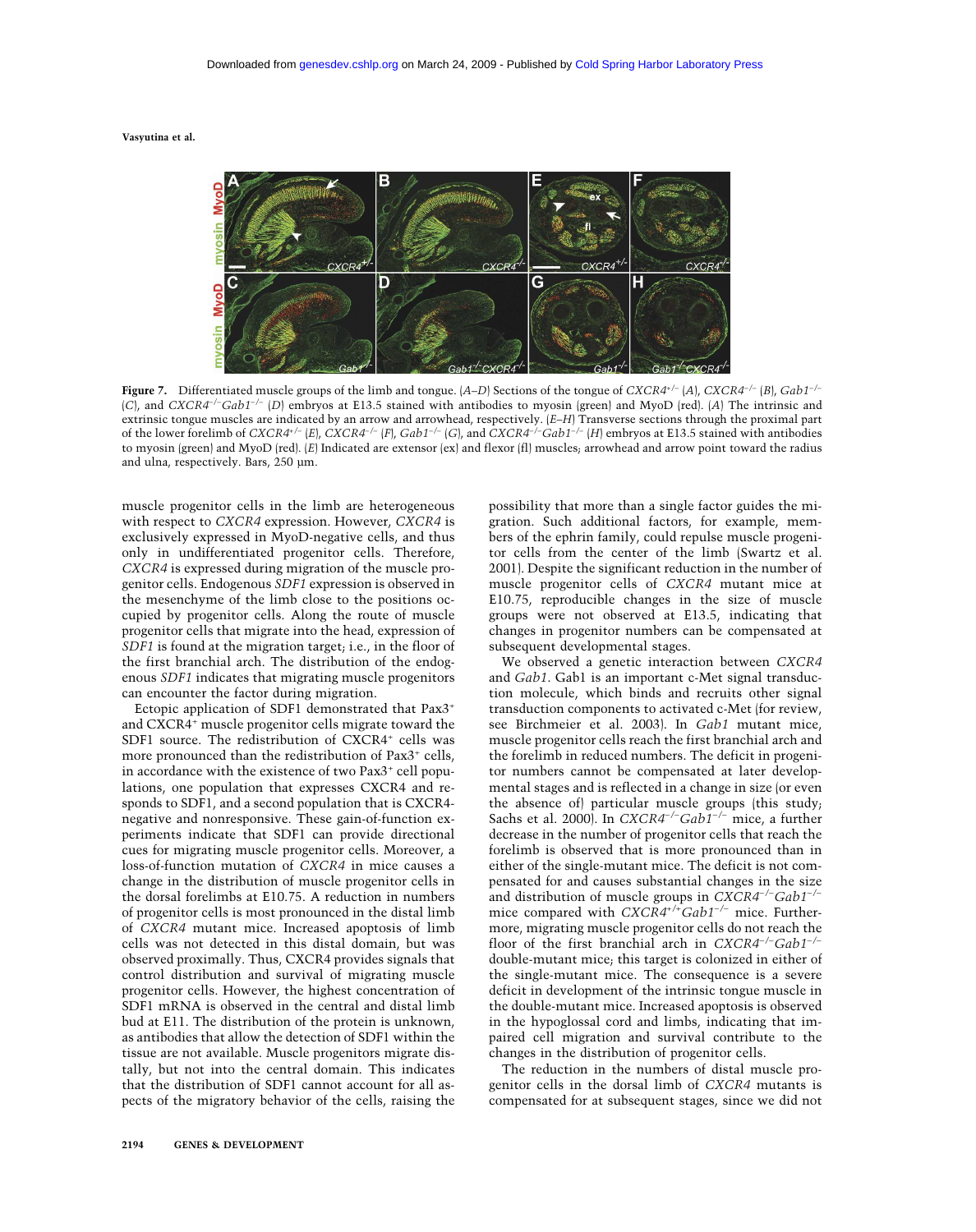#### *CXCR4* **and** *Gab1* **in muscle development**

observe reproducible changes in the size of differentiated limb muscles. In contrast, the reduction in the numbers of dorsal progenitors in *Gab1−/−* or *CXCR4−/− Gab1−/−* double-mutant mice was more pronounced and resulted in a smaller size or even an absence of limb muscles. In none of these mutant strains did we observe a change in the proliferation rate of muscle progenitors at E10.75; i.e., at the developmental stage at which the progenitor numbers were counted. Compensatory mechanisms might prolong the proliferative phase of the progenitors at subsequent stages. Our data indicate that compensation is only possible if a threshold number of progenitor cells reaches the limb. We attempted to estimate a critical number of progenitor cells, which ensures the generation of muscle of normal size. For this, the reduction in progenitor cell numbers caused by mutation of *CXCR4* or *Gab1* in particular limb domains (see Fig. 6I) were compared with resulting abnormalities of differentiated muscle groups observed at later development stages (E13.5). A 35% reduction in progenitors of the dorsal distal limb domain of *CXCR4−/−* mice did not affect the size of extensor muscle. The 60% reduction in the progenitor numbers in the ventral proximal limb domain of *Gab1−/−* mice results in only a small size reduction of flexor muscles. This indicates that the critical number corresponds to about half of the number of progenitors present in the limb of wild-type animals. A balance between proliferation and differentiation controls the muscle progenitor pool and the size of the differentiated muscle (Amthor et al. 1999). Compensatory proliferation of muscle progenitors might be only possible during a limited time period in which a favorable environment is provided in the developing limb.

#### *A genetic interaction of Gab1 and CXCR4*

Tyrosine kinase receptors and chemokine receptors are two important classes of molecules implicated in the regulation of cell migration, and can also affect proliferation and cell death. Gab1 is an adaptor molecule that functions in the signal transduction of c-Met and of other tyrosine kinases (Gu and Neel 2003). The phenotypes observed in the developing muscle of the *Gab1* and *CXCR4* mutations are similar: Both mutations affect the distribution and the survival of muscle progenitor cells, albeit to a different extent. In addition, a genetic interaction between the two loci can be observed: The muscle lineage of *CXCR4;Gab1* double-mutant mice is more strongly affected than in single *CXCR4* or *Gab1* mutants.

Cell motility relies on the ordered disruption and reformation of cell adhesion sites, as well as on cytoskeletal dynamics (Ridley et al. 2004). Gab1 and CXCR4 signaling might have distinct endpoints, for instance one in the control of cell matrix attachment and the other in the control of actin polymerization, but might nevertheless cooperate to regulate cell migration. Alternatively, the genetic cooperation of *Gab1* and *CXCR4* might reflect the fact that both employ similar signaling cascades. Gab1 contains multiple docking sites for SH2 domain containing proteins like Shp2, the p85 subunit of

PI3kinase, Src, Crk, and PLC $\gamma$  (for review, see Birchmeier et al. 2003; Gu and Neel 2003). Tyrosine phosphorylation of Gab1 results in the activation of Ras/ MAPK, PI3K/Akt, and PLCγ/PKC signaling pathways that regulate cell motility, proliferation, and survival. Chemokine receptors such as CXCR4 use G-proteins to transmit signals in the cytoplasm. Classical GPCR signaling involves activation of second messenger-regulated serine/threonine kinases or ion channels (for review, see Mellado et al. 2001). More recently, GPCRs were also found to stimulate tyrosine phosphorylation cascades (Daub et al. 1996). The molecular mechanisms responsible for this depend on the exact cell type. Signals provided by GPCR can induce the activity of metalloproteinases, which cause cell surface shedding of ligands of tyrosine kinase receptors like HB-EGF, and thus activate the signaling cascades downstream of the corresponding tyrosine kinase receptors (Prenzel et al. 1999; Yan et al. 2002). G- $\alpha i$ , which is used by CXCR4 to transmit signals, directly binds and activates the c-Src tyrosine kinase, which in turn activates the Ras/MAPK and PI3K/Akt pathways (Ma et al. 2000). Experiments performed on cultured cells indicate that signaling molecules shared by tyrosine kinase and chemokine receptors regulate cell migration. For instance, SF/HGF and SDF1 cooperate to elicit chemotaxis in cultured rhabdomyosarcoma cells, and PI3K/Akt activities are required for this response (Jankowski et al. 2003). c-Kit and CXCR4 signals attract hematopoietic progenitor cells, act synergistically, and both receptors rely on MAPK activity to transduce their chemotactic signals (Dutt et al. 1998). The genetic interaction that we observe for *Gab1* and *CXCR4* might reflect the fact that the signal transduction cascades used by these molecules converge on identical effectors to control migration and survival of muscle progenitor cells.

#### **Materials and methods**

#### *Generation of an* Lbx1GFP *mutant allele*

The *Lbx1* targeting vector was assembled using the pTV vector (Riethmacher et al. 1995), which contains a *neomycin* gene flanked by loxP sites as well as a *thymidine kinase* gene to allow positive and negative selection, respectively. *Lbx1* genomic sequences were isolated from the 129Sv library. The *Gap43-GFP* cassette (provided by U. Mueller, Friedrich Miescher Institute, Basel, Switzerland) was fused to the initiation codon of *Lbx1*; a frameshift mutation was introduced into the BglII site in the second exon of *Lbx1*. In addition, the targeting vector contains 3.9 kb upstream and 6.1 kb downstream homologous sequences of the *Lbx1* locus. The linearized targeting vector was introduced into E14.1 embryonic stem (ES) cells by electroporation. ES colonies were selected with G418 and gancyclovir and screened for homologous recombination events using Southern blot hybridization. The *neomycin* resistance cassette was removed by transient expression of *Cre* in ES cells. *Lbx1GFP* ES cells were injected into C57B6 blastocysts to generate a mouse strain that carries the *Lbx1GFP* allele. *CXCR4* mutant mice were obtained from the Jackson Laboratory and are described in Ma et al. (1998). The generation of the *Gab1* mutant mice was detailed previously (Sachs et al. 2000).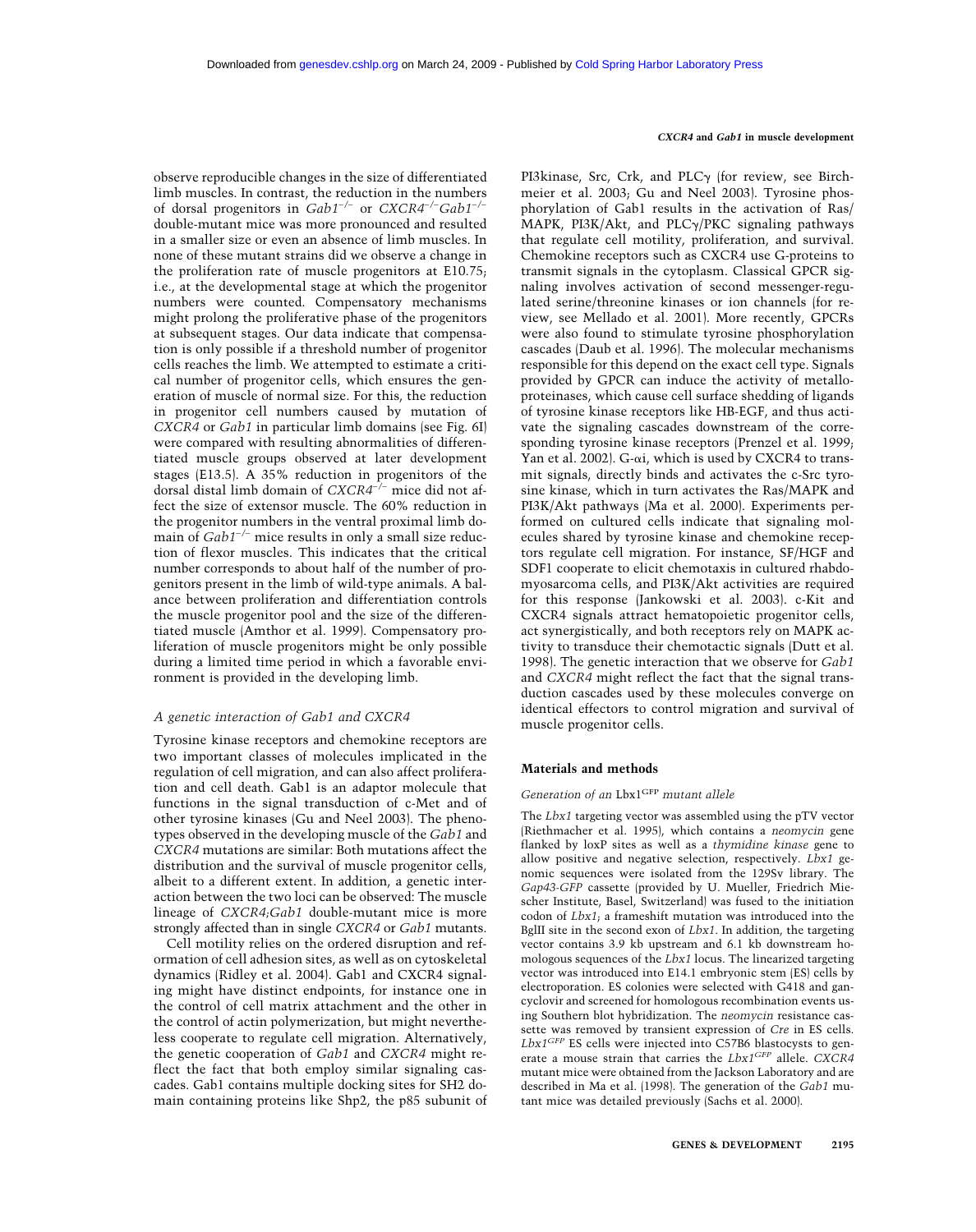#### *FACS sorting, cRNA probe preparation and hybridization of Affymetrix GeneChips*

The forelimbs of *Lbx1+/GFP* embryos were dissected, the cells were dissociated by treatment with 0.02% Trypsin (PAN Biotech GmbH) for 10 min, and the GFP-positive cells were isolated using fluorescence-activated cell sorting (FACS). Cell sorting was performed on a FACSVantage SE (Becton-Dickinson) using an argon ion laser (488 nm) for excitation. Total RNA from sorted cells was used for preparation of biotinylated cRNA probes according to the Affymetrix protocol. The probes of three independent cell pools were hybridized on MG U74A/B/Cv2 Affymetrix GeneChips. The results on the expression of a selected set of genes that encode surface molecules are indicated in Table 1. Four probes for *SDF1* are present on the MG U74A/B/Cv2 Affymetrix GeneChips, 162234\_f\_at, 100112\_at, 105704\_at, and 160511\_at. The hybridization signals of three of these, 162234\_f\_at, 105704\_at, and 160511\_at were called absent; signals of 100112\_at were called present, but the intensity of the signal was low  $(p \text{ value} = 0.006; \text{ hybridization signal in-}$ tensity =  $330 \pm 65$ .

#### *Cell transfection and implantation in ovo*

Coding sequences of chicken *SDF1* (Stebler et al. 2004) or *EGFP* (BD Biosciences Clontech) were inserted into the pcDNA3.1(−) expression vector (Invitrogen). COS1 cells were cotransfected with 10 µg of pcDNA-SDF1 and/or pcDNA-EGFP, using Lipofectamine2000 (GIBCO-BRL). Transfection efficiency was estimated by GFP expression. Thirty-six hours after transfection, cell aggregates were implanted into the right limb of chick embryos (HH19–20). At HH24–25, embryos in which we detected GFP-expressing cells in the limb were analyzed.

We analyzed the secreted SDF1 protein from transfected COS1 cells by Western blot. For cotransfection, 10 µg of each plasmid (pcDNA-SDF1 and pcDNA-EGFP) was used; for a control, 10 µg pcDNA-EGFP was transfected. Cells were grown for 36 h in a serum-containing medium, which was followed by a 24 h culture in a serum-depleted medium. The supernatants were then collected, precipitated with 20% (w/v) trichloroacetic acid, and dissolved in SDS-containing loading buffer. The samples were analyzed for the presence of SDF1 by Western blot analysis using goat anti-human SDF1 antibody (Sigma).

#### *In situ hybridization and immunohistochemistry*

Whole-mount in situ hybridization analysis of mouse and chick embryos was performed as described (Wilkinson 1992). The following RNA probes were used for in situ hybridization: A 945 bp fragment encoding mouse *CXCR4*; a fragment (660 bp) that encompasses the 3' coding sequence and 3' UTR of the mouse *SDF1* gene; chicken *Pax3* (Goulding et al. 1994); chicken *MyoD* (Lin et al. 1989); chicken *Myf5* (Dechesne et al. 1994); chicken *CXCR4* and *SDF1* (Stebler et al. 2004). RNA transcripts were synthesized using a digoxigenin (DIG)-labeling kit (Roche Mannheim) according to the manufacturer's protocol.

Immunofluorescence staining was performed on 12-µm cryosections of embryonic tissue that had been fixed with 4% paraformaldehyde for 2 h. The following antibodies were used: monoclonal mouse anti-skeletal fast myosin (Sigma); rabbit anti-mouse MyoD (Santa Cruz); rabbit anti-GFP (Molecular Probes); guinea pig anti-mouse Lbx1 (Müller et al. 2002); rabbit anti-mouse CXCR4 (Stumm et al. 2002); and secondary antibodies conjugated with Cy2, Cy3, or Cy5 (Jackson ImmunoResearch Laboratories). To visualize CXCR4 protein, the signal obtained after incubation with a biotinylated goat anti-rabbit antibody (KPL) was amplified using the Cy3-TSA Fluorescence System (PerkinElmer Life Siences).

To assess the proliferation rate, BrdU (75 µg/g of body weight; Sigma) was injected intraperitoneally into the dams 2 h prior to the dissection of the embryos; incorporated BrdU was detected using mouse anti-BrdU antibodies (Sigma). Cell death was determined by TUNEL staining using an Apop-Tag fluorescein in situ apoptosis detection kit (Intergen). To determine the number of Lbx1<sup>+</sup> cells in the limb bud, consecutive sections of stage and size-matched embryos (E10.75) were analyzed by immunohistochemistry, and the number of Lbx1+, BrdU+/Lbx1+ doublepositive, and MyoD<sup>+</sup> cells were counted on every third section in different limb domains. Additionally, TUNEL<sup>+</sup> cells that were also Lbx1<sup>+</sup> or positioned close to Lbx1<sup>+</sup> cells were counted. The proliferation rate was determined as the number of  $BrdU^{+}/$ Lbx1<sup>+</sup> cells divided by the total number of Lbx1<sup>+</sup> cells. Similarly, the differentiation rate was determined as the number of  $MyoD<sup>+</sup>$  cells divided by the total number of  $Lbx1<sup>+</sup>$  cells.

#### **Acknowledgments**

We thank Walter Birchmeier, Alistair Garratt, and Thomas Müller for critically reading the manuscript, and Henning Brohmann for valuable advice and discussion. We also thank Martyn Goulding (The Salk Institute, La Jolla, CA) for kindly providing Pax3 antibody. We gratefully acknowledge Alex Scheffold and Katharina Raba (Deutsches Rheuma-Forschungszentrum, Berlin, Germany) for the FACS sorting, Stefan Britsch and Peter Westermann for help with the Affymetrix chip hybridization experiments, and Michael Stehle for help and advice with the bioinformatics analysis. C.B. is supported by grants from the DFG and BMBF.

#### **References**

- Amthor, H., Christ, B., and Patel, K. 1999. A molecular mechanism enabling continuous embryonic muscle growth—A balance between proliferation and differentiation. *Development* **126:** 1041–1053.
- Arnold, H.H. and Braun, T. 2000. Genetics of muscle determination and development. *Curr. Top. Dev. Biol.* **48:** 129–164.
- Bagri, A., Gurney, T., He, X., Zou, Y.R., Littman, D.R., Tessier-Lavigne, M., and Pleasure, S.J. 2002. The chemokine SDF1 regulates migration of dentate granule cells. *Development* **129:** 4249–4260.
- Birchmeier, C., Birchmeier, W., Gherardi, E., and Vande Woude, G.F. 2003. Met, metastasis, motility and more. *Nat. Rev. Mol. Cell. Biol.* **4:** 915–925.
- Bladt, F., Riethmacher, D., Isenmann, S., Aguzzi, A., and Birchmeier, C. 1995. Essential role for the c-met receptor in the migration of myogenic precursor cells into the limb bud. *Nature* **376:** 768–771.
- Bleul, C.C., Fuhlbrigge, R.C., Casasnovas, J.M., Aiuti, A., and Springer, T.A. 1996. A highly efficacious lymphocyte chemoattractant, stromal cell-derived factor 1 (SDF-1). *J. Exp. Med.* **184:** 1101–1109.
- Bober, E., Franz, T., Arnold, H.H., Gruss, P., and Tremblay, P. 1994. Pax-3 is required for the development of limb muscles: A possible role for the migration of dermomyotomal muscle progenitor cells. *Development* **120:** 603–612.
- Brohmann, H., Jagla, K., and Birchmeier, C. 2000. The role of Lbx1 in migration of muscle precursor cells. *Development* **127:** 437–445.
- Buckingham, M. 2001. Skeletal muscle formation in verte-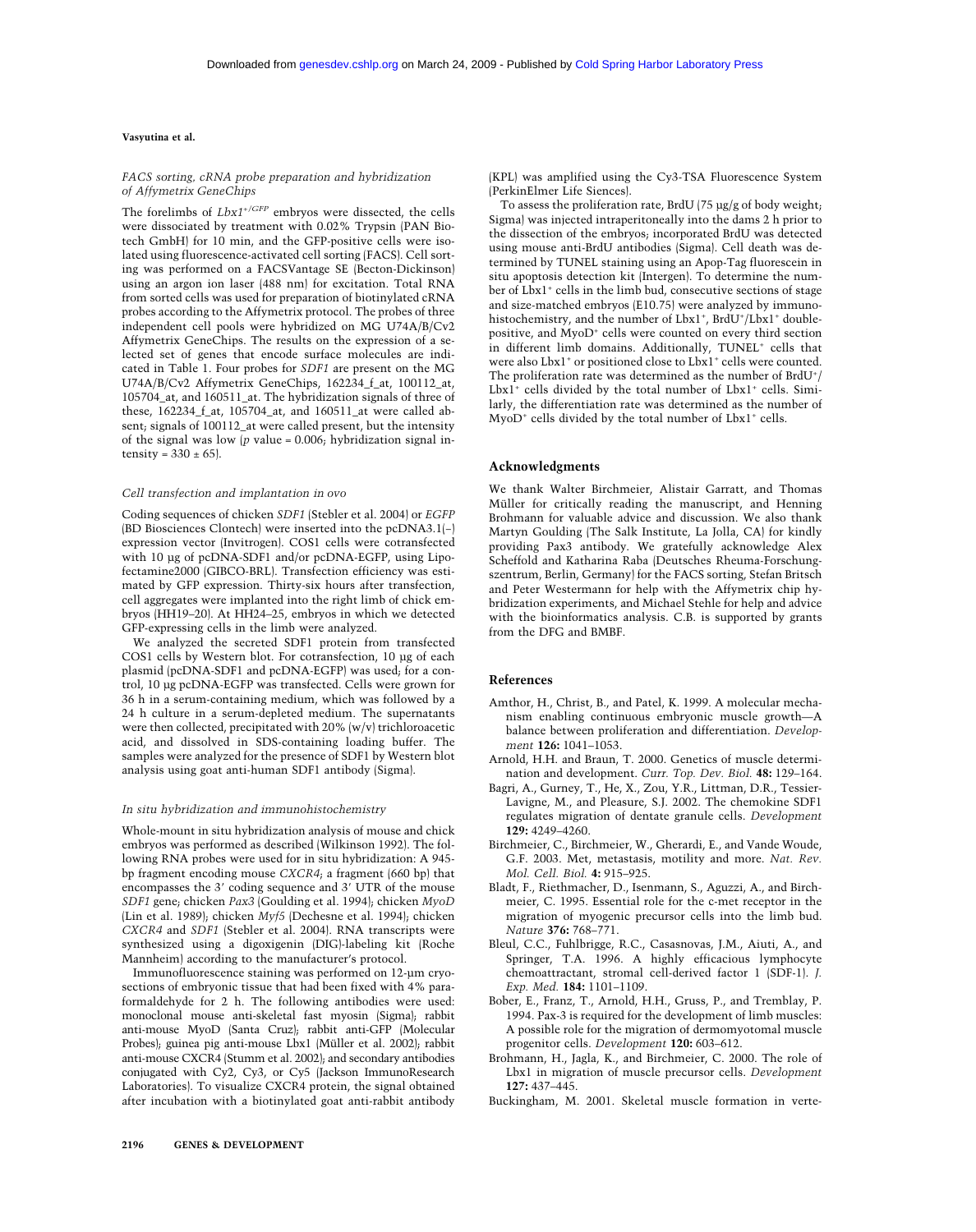#### *CXCR4* **and** *Gab1* **in muscle development**

brates. *Curr. Opin. Genet. Dev.* **11:** 440–448.

- Chevallier, A., Kieny, M., and Mauger, A. 1977. Limb-somite relationship: Origin of the limb musculature. *J. Embryol. Exp. Morphol.* **41:** 245–258.
- Christ, B. and Ordahl, C.P. 1995. Early stages of chick somite development. *Anat. Embryol. (Berl.)* **191:** 381–396.
- Christ, B., Jacob, H.J., and Jacob, M. 1977. Experimental analysis of the origin of the wing musculature in avian embryos. *Anat. Embryol. (Berl.)* **150:** 171–186.
- Cyster, J.G. 2003. Homing of antibody secreting cells. *Immunol. Rev.* **194:** 48–60.
- Daub, H., Weiss, F.U., Wallasch, C., and Ullrich, A. 1996. Role of transactivation of the EGF receptor in signalling by Gprotein-coupled receptors. *Nature* **379:** 557–560.
- Dechesne, C.A., Wei, Q., Eldridge, J., Gannoun-Zaki, L., Millasseau, P., Bougueleret, L., Caterina, D., and Paterson, B.M. 1994. E-box- and MEF-2-independent muscle-specific expression, positive autoregulation, and cross-activation of the chicken MyoD (CMD1) promoter reveal an indirect regulatory pathway. *Mol. Cell. Biol.* **14:** 5474–5486.
- Dietrich, S., Abou-Rebyeh, F., Brohmann, H., Bladt, F., Sonnenberg-Riethmacher, E., Yamaai, T., Lumsden, A., Brand-Saberi, B., and Birchmeier, C. 1999. The role of SF/HGF and c-Met in the development of skeletal muscle. *Development* **126:** 1621–1629.
- Doitsidou, M., Reichman-Fried, M., Stebler, J., Koprunner, M., Dorries, J., Meyer, D., Esguerra, C.V., Leung, T., and Raz, E. 2002. Guidance of primordial germ cell migration by the chemokine SDF-1. *Cell* **111:** 647–659.
- Dutt, P., Wang, J.F., and Groopman, J.E. 1998. Stromal cellderived factor-1  $\alpha$  and stem cell factor/kit ligand share signaling pathways in hemopoietic progenitors: A potential mechanism for cooperative induction of chemotaxis. *J. Immunol.* **161:** 3652–3658.
- Franz, T., Kothary, R., Surani, M.A., Halata, Z., and Grim, M. 1993. The Splotch mutation interferes with muscle development in the limbs. *Anat. Embryol. (Berl.)* **187:** 153–160.
- Goulding, M., Lumsden, A., and Paquette, A.J. 1994. Regulation of Pax-3 expression in the dermomyotome and its role in muscle development. *Development* **120:** 957–971.
- Gross, M.K., Moran-Rivard, L., Velasquez, T., Nakatsu, M.N., Jagla, K., and Goulding, M. 2000. Lbx1 is required for muscle precursor migration along a lateral pathway into the limb. *Development* **127:** 413–424.
- Gu, H. and Neel, B.G. 2003. The 'Gab' in signal transduction. *Trends Cell Biol.* **13:** 122–130.
- Huang, R., Zhi, Q., Izpisua-Belmonte, J.C., Christ, B., and Patel, K. 1999. Origin and development of the avian tongue muscles. *Anat. Embryol. (Berl.)* **200:** 137–152.
- Jagla, K., Dolle, P., Mattei, M.G., Jagla, T., Schuhbaur, B., Dretzen, G., Bellard, F., and Bellard, M. 1995. Mouse Lbx1 and human LBX1 define a novel mammalian homeobox gene family related to the *Drosophila* lady bird genes. *Mech. Dev.* **53:** 345–356.
- Jankowski, K., Kucia, M., Wysoczynski, M., Reca, R., Zhao, D., Trzyna, E., Trent, J., Peiper, S., Zembala, M., Ratajczak, J., et al. 2003. Both hepatocyte growth factor (HGF) and stromalderived factor-1 regulate the metastatic behavior of human rhabdomyosarcoma cells, but only HGF enhances their resistance to radiochemotherapy. *Cancer Res.* **63:** 7926– 7935.
- Knaut, H., Werz, C., Geisler, R., and Nusslein-Volhard, C. 2003. A zebrafish homologue of the chemokine receptor Cxcr4 is a germ-cell guidance receptor. *Nature* **421:** 279–282.
- Lazarini, F., Tham, T.N., Casanova, P., Arenzana-Seisdedos, F., and Dubois-Dalcq, M. 2003. Role of the  $\alpha$ -chemokine stro-

mal cell-derived factor (SDF-1) in the developing and mature central nervous system. *Glia* **42:** 139–148.

- Li, X., Oghi, K.A., Zhang, J., Krones, A., Bush, K.T., Glass, C.K., Nigam, S.K., Aggarwal, A.K., Maas, R., Rose, D.W., et al. 2003. Eya protein phosphatase activity regulates Six1–Dach– Eya transcriptional effects in mammalian organogenesis. *Nature* **426:** 247–254.
- Lin, Z.Y., Dechesne, C.A., Eldridge, J., and Paterson, B.M. 1989. An avian muscle factor related to MyoD1 activates musclespecific promoters in nonmuscle cells of different germ-layer origin and in BrdU-treated myoblasts. *Genes* & *Dev.* **3:** 986– 996.
- Ma, Q., Jones, D., Borghesani, P.R., Segal, R.A., Nagasawa, T., Kishimoto, T., Bronson, R.T., and Springer, T.A. 1998. Impaired B-lymphopoiesis, myelopoiesis, and derailed cerebellar neuron migration in CXCR4- and SDF-1-deficient mice. *Proc. Natl. Acad. Sci.* **95:** 9448–9453.
- Ma, Y.C., Huang, J., Ali, S., Lowry, W., and Huang, X.Y. 2000. Src tyrosine kinase is a novel direct effector of G proteins. *Cell* **102:** 635–646.
- Mellado, M., Rodriguez-Frade, J.M., Manes, S., and Martinez, A.C. 2001. Chemokine signaling and functional responses: The role of receptor dimerization and TK pathway activation. *Ann. Rev. Immunol.* **19:** 397–421.
- Molyneaux, K.A., Zinszner, H., Kunwar, P.S., Schaible, K., Stebler, J., Sunshine, M.J., O'Brien, W., Raz, E., Littman, D., Wylie, C., et al. 2003. The chemokine SDF1/CXCL12 and its receptor CXCR4 regulate mouse germ cell migration and survival. *Development* **130:** 4279–4286.
- Müller, A., Homey, B., Soto, H., Ge, N., Catron, D., Buchanan, M.E., McClanahan, T., Murphy, E., Yuan, W., Wagner, S.N., et al. 2001. Involvement of chemokine receptors in breast cancer metastasis. *Nature* **410:** 50–56.
- Müller, T., Brohmann, H., Pierani, A., Heppenstall, P.A., Lewin, G.R., Jessell, T.M., and Birchmeier, C. 2002. The homeodomain factor Lbx1 distinguishes two major programs of neuronal differentiation in the dorsal spinal cord. *Neuron* **34:** 551–562.
- Müller, G., Hopken, U.E., and Lipp, M. 2003. The impact of CCR7 and CXCR5 on lymphoid organ development and systemic immunity. *Immunol. Rev.* **195:** 117–135.
- Nagasawa, T., Kikutani, H., and Kishimoto, T. 1994. Molecular cloning and structure of a pre-B-cell growth-stimulating factor. *Proc. Natl. Acad. Sci.* **91:** 2305–2309.
- Nagasawa, T., Hirota, S., Tachibana, K., Takakura, N., Nishikawa, S., Kitamura, Y., Yoshida, N., Kikutani, H., and Kishimoto, T. 1996. Defects of B-cell lymphopoiesis and bonemarrow myelopoiesis in mice lacking the CXC chemokine PBSF/SDF-1. *Nature* **382:** 635–638.
- Perry, R.L. and Rudnick, M.A. 2000. Molecular mechanisms regulating myogenic determination and differentiation. *Front. Biosci.* **5:** D750–D767.
- Prenzel, N., Zwick, E., Daub, H., Leserer, M., Abraham, R., Wallasch, C., and Ullrich, A. 1999. EGF receptor transactivation by G-protein-coupled receptors requires metalloproteinase cleavage of proHB-EGF. *Nature* **402:** 884– 888.
- Ratajczak, M.Z., Majka, M., Kucia, M., Drukala, J., Pietrzkowski, Z., Peiper, S., and Janowska-Wieczorek, A. 2003. Expression of functional CXCR4 by muscle satellite cells and secretion of SDF-1 by muscle-derived fibroblasts is associated with the presence of both muscle progenitors in bone marrow and hematopoietic stem/progenitor cells in muscles. *Stem Cells* **21:** 363–371.
- Raz, E. 2003. Primordial germ-cell development: The zebrafish perspective. *Nat. Rev. Genet.* **4:** 690–700.